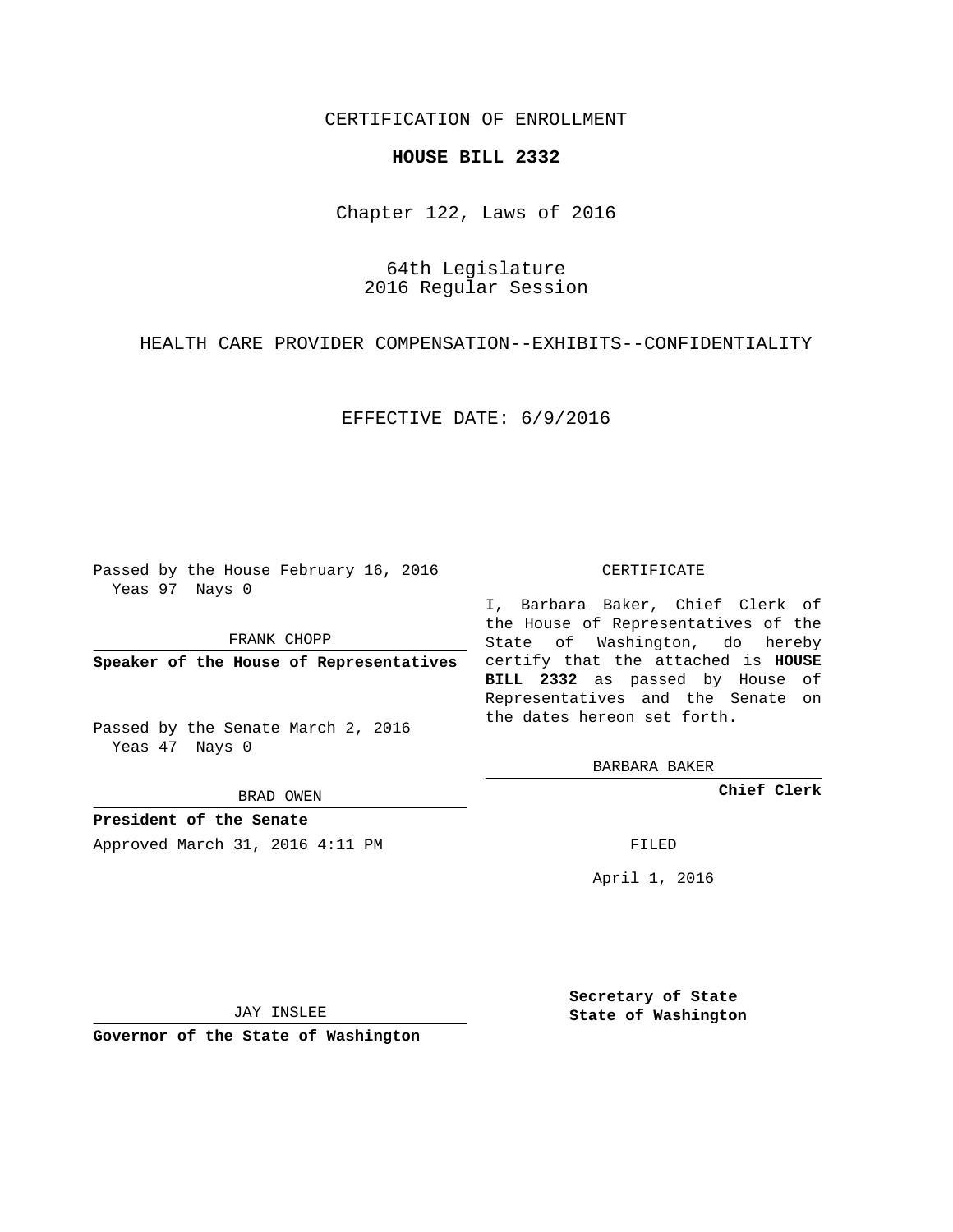# **HOUSE BILL 2332**

Passed Legislature - 2016 Regular Session

**State of Washington 64th Legislature 2016 Regular Session**

**By** Representative Kirby; by request of Insurance Commissioner

Prefiled 01/04/16. Read first time 01/11/16. Referred to Committee on Health Care & Wellness.

 AN ACT Relating to the filing and public disclosure of health care provider compensation; reenacting and amending RCW 42.56.400; reenacting RCW 48.46.243; creating a new section; repealing RCW 48.44.070; and repealing 2015 c 122 s 24, 2015 c 17 s 16, and 2013 c 5 277 s 6 (uncodified).

BE IT ENACTED BY THE LEGISLATURE OF THE STATE OF WASHINGTON:

 NEW SECTION. **Sec. 1.** It is the intent of the legislature to allow certain provider compensation exhibits to remain confidential by making permanent the provisions of chapter 277, Laws of 2013, which currently expire July 1, 2017, thereby maintaining efficient review and approval of health care plans by the insurance commissioner and fostering innovation in the Washington health insurance market.

 NEW SECTION. **Sec. 2.** RCW 48.44.070 (Contracts to be filed with commissioner—Temporary suspension) and 2013 c 277 s 2, 1990 c 120 s 9, 1965 c 87 s 2, & 1961 c 197 s 4 are each repealed.

 **Sec. 3.** RCW 48.46.243 and 2013 c 325 s 2 and 2013 c 277 s 3 are 18 each reenacted to read as follows: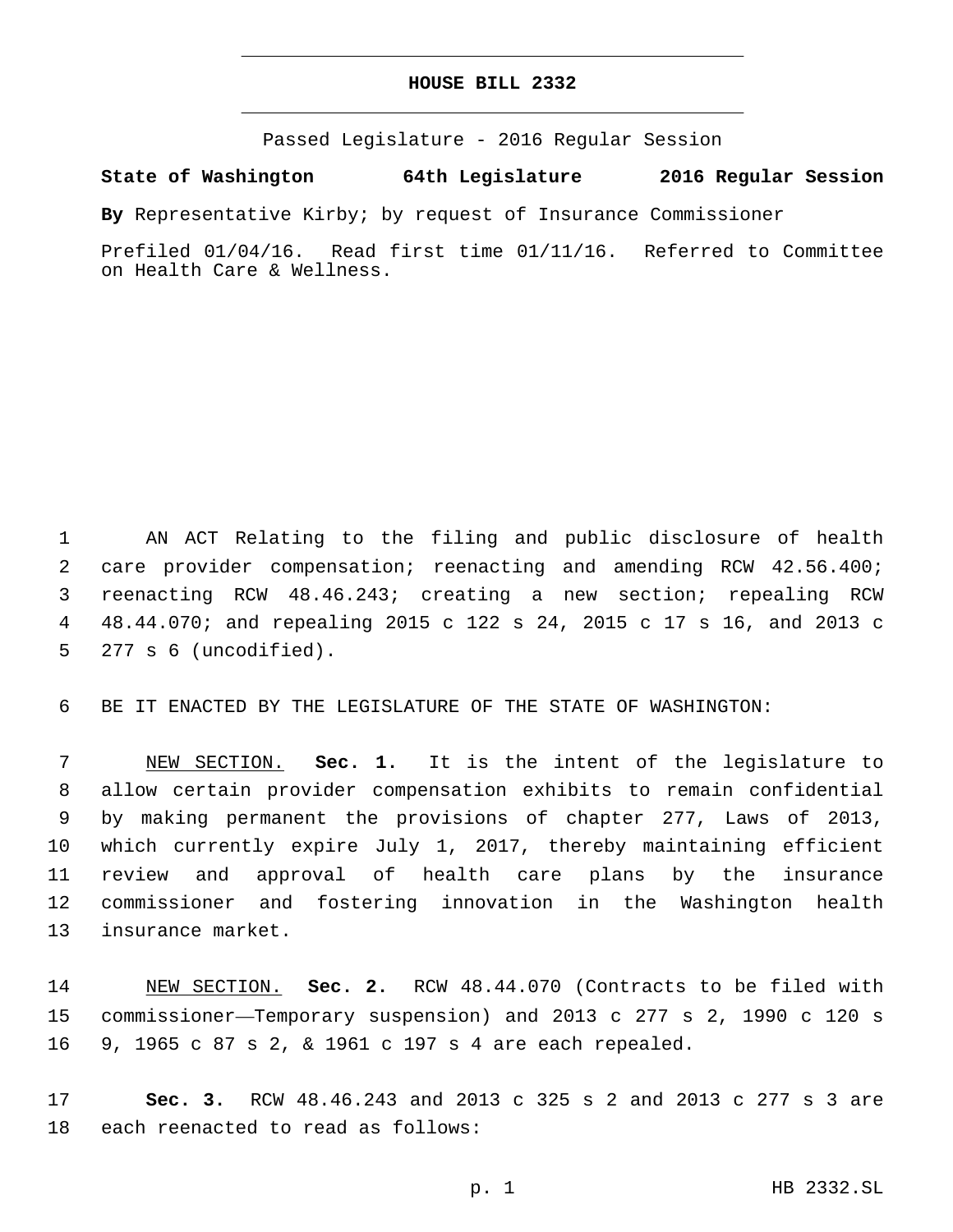(1) Subject to subsection (2) of this section, every contract between a health maintenance organization and its participating providers of health care services shall be in writing and shall set forth that in the event the health maintenance organization fails to pay for health care services as set forth in the agreement, the enrolled participant shall not be liable to the provider for any sums owed by the health maintenance organization. Every such contract shall provide that this requirement shall survive termination of the 9 contract.

 (2) The provisions of subsection (1) of this section shall not 11 apply:

 (a) To emergency care from a provider who is not a participating 13 provider;

14 (b) To out-of-area services;

 (c) To the delivery of covered pediatric oral services that are substantially equal to the essential health benefits benchmark plan; 17 or

 (d) In exceptional situations approved in advance by the commissioner, if the health maintenance organization is unable to negotiate reasonable and cost-effective participating provider 21 contracts.

 (3) No participating provider, or insurance producer, trustee, or assignee thereof, may maintain an action against an enrolled participant to collect sums owed by the health maintenance 25 organization.

 **Sec. 4.** RCW 42.56.400 and 2015 c 122 s 13 and 2015 c 17 s 10 are 27 each reenacted and amended to read as follows:

 The following information relating to insurance and financial institutions is exempt from disclosure under this chapter:

 (1) Records maintained by the board of industrial insurance appeals that are related to appeals of crime victims' compensation 32 claims filed with the board under RCW 7.68.110;

 (2) Information obtained and exempted or withheld from public inspection by the health care authority under RCW 41.05.026, whether retained by the authority, transferred to another state purchased health care program by the authority, or transferred by the authority to a technical review committee created to facilitate the development, acquisition, or implementation of state purchased health 39 care under chapter 41.05 RCW;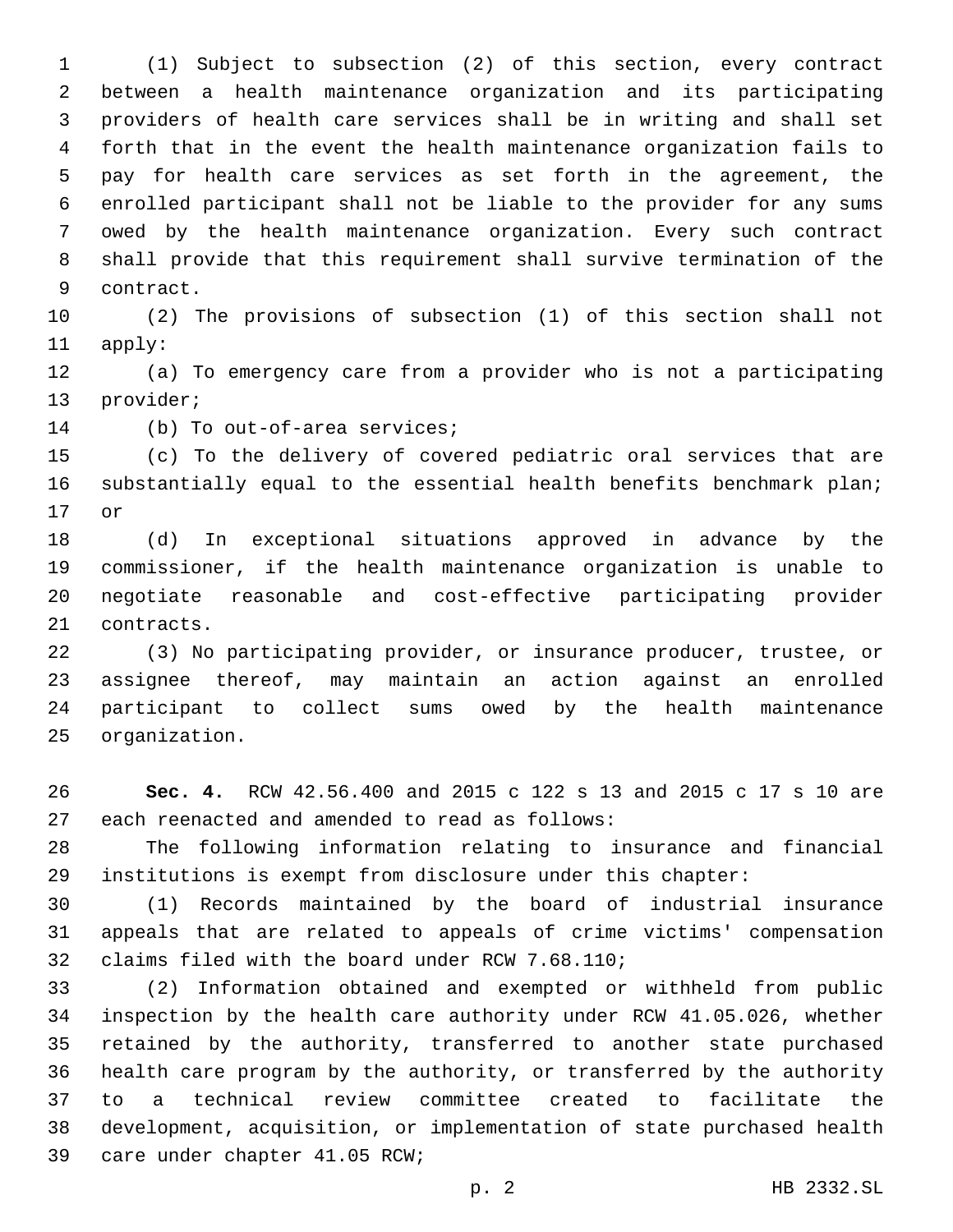(3) The names and individual identification data of either all owners or all insureds, or both, received by the insurance 3 commissioner under chapter 48.102 RCW;

(4) Information provided under RCW 48.30A.045 through 48.30A.060;

 (5) Information provided under RCW 48.05.510 through 48.05.535, 48.43.200 through 48.43.225, 48.44.530 through 48.44.555, and 7 48.46.600 through 48.46.625;

 (6) Examination reports and information obtained by the department of financial institutions from banks under RCW 30A.04.075, from savings banks under RCW 32.04.220, from savings and loan associations under RCW 33.04.110, from credit unions under RCW 31.12.565, from check cashers and sellers under RCW 31.45.030(3), and from securities brokers and investment advisers under RCW 21.20.100, all of which is confidential and privileged information;

 (7) Information provided to the insurance commissioner under RCW 48.110.040(3);

 (8) Documents, materials, or information obtained by the insurance commissioner under RCW 48.02.065, all of which are 19 confidential and privileged;

 (9) Documents, materials, or information obtained by the insurance commissioner under RCW 48.31B.015(2) (l) and (m), 48.31B.025, 48.31B.030, and 48.31B.035, all of which are confidential 23 and privileged;

 (10) Data filed under RCW 48.140.020, 48.140.030, 48.140.050, and 7.70.140 that, alone or in combination with any other data, may reveal the identity of a claimant, health care provider, health care facility, insuring entity, or self-insurer involved in a particular claim or a collection of claims. For the purposes of this subsection:

(a) "Claimant" has the same meaning as in RCW 48.140.010(2).

 (b) "Health care facility" has the same meaning as in RCW 48.140.010(6).31

 (c) "Health care provider" has the same meaning as in RCW 48.140.010(7).33

 (d) "Insuring entity" has the same meaning as in RCW 48.140.010(8).35

(e) "Self-insurer" has the same meaning as in RCW 48.140.010(11);

 (11) Documents, materials, or information obtained by the 38 insurance commissioner under RCW 48.135.060;

 (12) Documents, materials, or information obtained by the insurance commissioner under RCW 48.37.060;40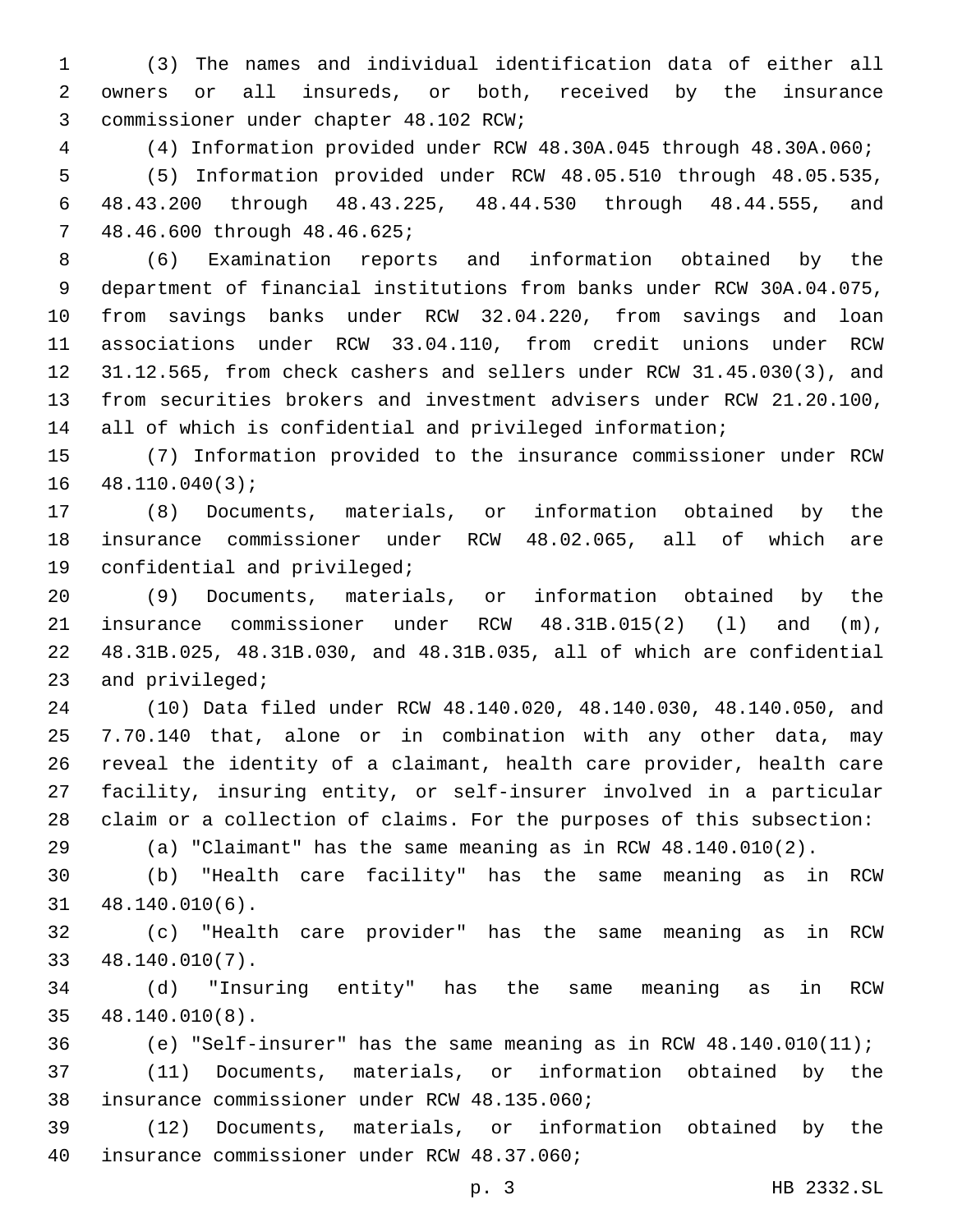(13) Confidential and privileged documents obtained or produced by the insurance commissioner and identified in RCW 48.37.080;

 (14) Documents, materials, or information obtained by the insurance commissioner under RCW 48.37.140;4

 (15) Documents, materials, or information obtained by the insurance commissioner under RCW 48.17.595;6

 (16) Documents, materials, or information obtained by the insurance commissioner under RCW 48.102.051(1) and 48.102.140 (3) and 9  $(7)(a)(ii);$ 

 (17) Documents, materials, or information obtained by the insurance commissioner in the commissioner's capacity as receiver under RCW 48.31.025 and 48.99.017, which are records under the jurisdiction and control of the receivership court. The commissioner is not required to search for, log, produce, or otherwise comply with the public records act for any records that the commissioner obtains under chapters 48.31 and 48.99 RCW in the commissioner's capacity as 17 a receiver, except as directed by the receivership court;

 (18) Documents, materials, or information obtained by the 19 insurance commissioner under RCW 48.13.151;

 (19) Data, information, and documents provided by a carrier 21 pursuant to section 1, chapter 172, Laws of 2010;

 (20) Information in a filing of usage-based insurance about the usage-based component of the rate pursuant to RCW 48.19.040(5)(b);

 (21) Data, information, and documents, other than those described in RCW 48.02.210(2), that are submitted to the office of the insurance commissioner by an entity providing health care coverage 27 pursuant to RCW 28A.400.275 and 48.02.210;

 (22) Data, information, and documents obtained by the insurance 29 commissioner under RCW 48.29.017;

 (23) Information not subject to public inspection or public 31 disclosure under RCW  $48.43.730(5)$ ; and

  $((+23)$   $+(-24)$ ))  $(24)$  Documents, materials, or information obtained by the insurance commissioner under chapter 48.05A RCW.

 NEW SECTION. **Sec. 5.** The following acts or parts of acts are each repealed:

(1) 2015 c 122 s 24 (uncodified);36

(2) 2015 c 17 s 16 (uncodified); and37

(3) 2013 c 277 s 6 (uncodified).38

p. 4 HB 2332.SL